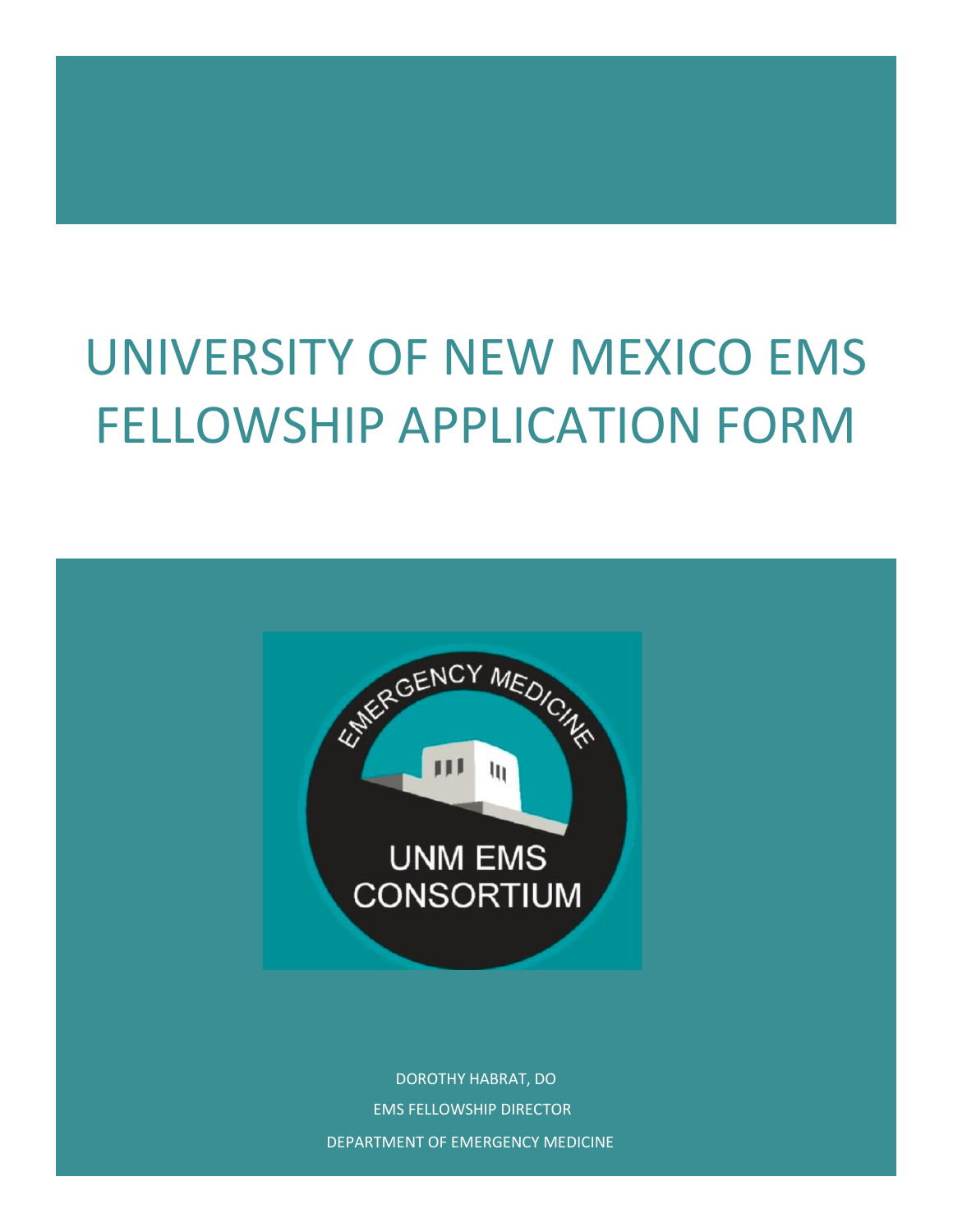#### **INSTRUCTIONS**

Thank you for your interest in applying to the University of New Mexico Department of Emergency Medicine, Emergency Medical Services Fellowship. This ACGME accredited fellowship is a one-year program under the supervision of 8 EM/ EMS Board Certified Physicians.

For further information on the fellowship, please refer to the link below:

<https://hsc.unm.edu/medicine/departments/emergency-medicine/education/fellowships/ems/>

In order to apply, applicants should send the following documents:

- $\Box$  Completed application form
- $\Box$  Curriculum vitae
- $\Box$  Personal statement / Letter of intent
- $\Box$  3 reference letters: One of the letters should be from your department chair and/or residency program director, one should be from an EMS physician/EMS medical director, and one should be from an EMS official that knows you well (fire chief, ambulance service director, etc.)

It is encouraged to submit all application materials by August 31<sup>st</sup>. Once received, an interview will be schedule between September- October on a rolling basis. The UNM EMS Fellowship participates in the annual ACGME Fellowship Match held in November.

Please email all application components to:

Dr. Dorothy Habrat DO UNM EMS Fellowship Director [DHabrat@salud.unm.edu](mailto:DHabrat@salud.unm.edu) Department of Emergency

If you have any questions regarding the application process, please email our Fellowship Coordinator Ana Sanchez-Barrera at: [asanchezbarrera@unm.edu](mailto:asanchezbarrera@unm.edu)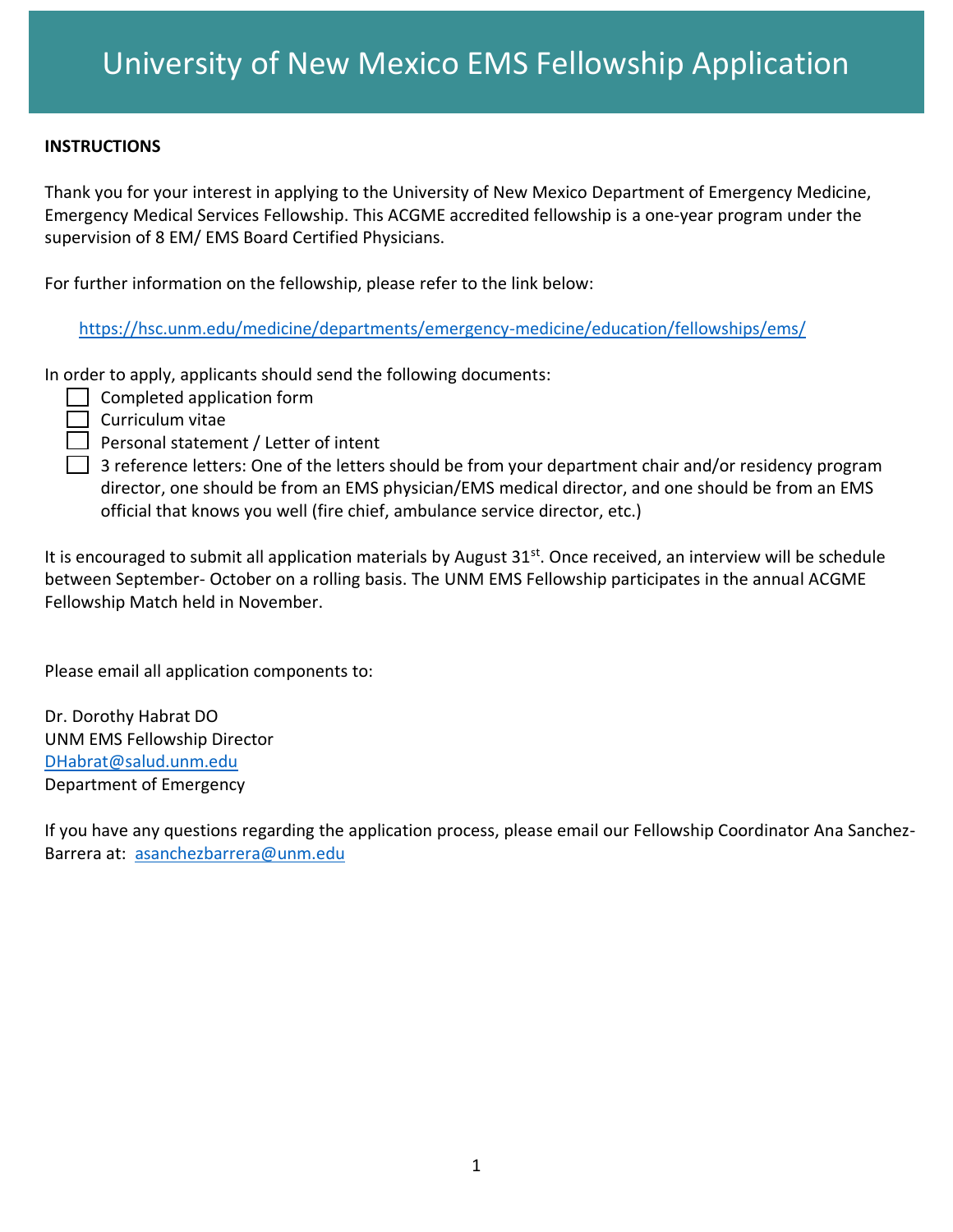## University of New Mexico EMS Fellowship Application

#### **CONTACT INFORMATION**

|                | <b>NAME</b>   |                 |  |
|----------------|---------------|-----------------|--|
| PERSONAL       | <b>DOB</b>    |                 |  |
| <b>ADDRESS</b> | <b>STREET</b> |                 |  |
|                | CITY, STATE   | <b>ZIP CODE</b> |  |
| <b>CONTACT</b> | PHONE/ CELL   |                 |  |
|                | <b>EMAIL</b>  |                 |  |

**EDUCATON & TAINING** (If multiple schools attended per group, list last attended here and remainder in CV or separate list)

|                       | <b>SCHOOL NAME</b>      |                              |                  |
|-----------------------|-------------------------|------------------------------|------------------|
| <b>UNDERGRADUATE</b>  | <b>START</b><br>(MM/YY) | <b>COMPLETION</b><br>(MM/YY) | <b>DEGREE</b>    |
| <b>GRADUATE</b>       | <b>SCHOOL NAME</b>      |                              |                  |
|                       | <b>START</b><br>(MM/YY) | <b>COMPLETION</b><br>(MM/YY) | <b>DEGREE</b>    |
|                       | <b>SCHOOL NAME</b>      |                              |                  |
| <b>MEDICAL SCHOOL</b> | <b>START</b><br>(MM/YY) | <b>COMPLETION</b><br>(MM/YY) | <b>DEGREE</b>    |
|                       | <b>PROGRAM NAME</b>     |                              |                  |
| <b>RESIDENCY</b>      | PROGRAM DIRECTOR        |                              |                  |
|                       | <b>START</b><br>(MM/YY) | <b>COMPLETION</b><br>(MM/YY) | <b>SPECIALTY</b> |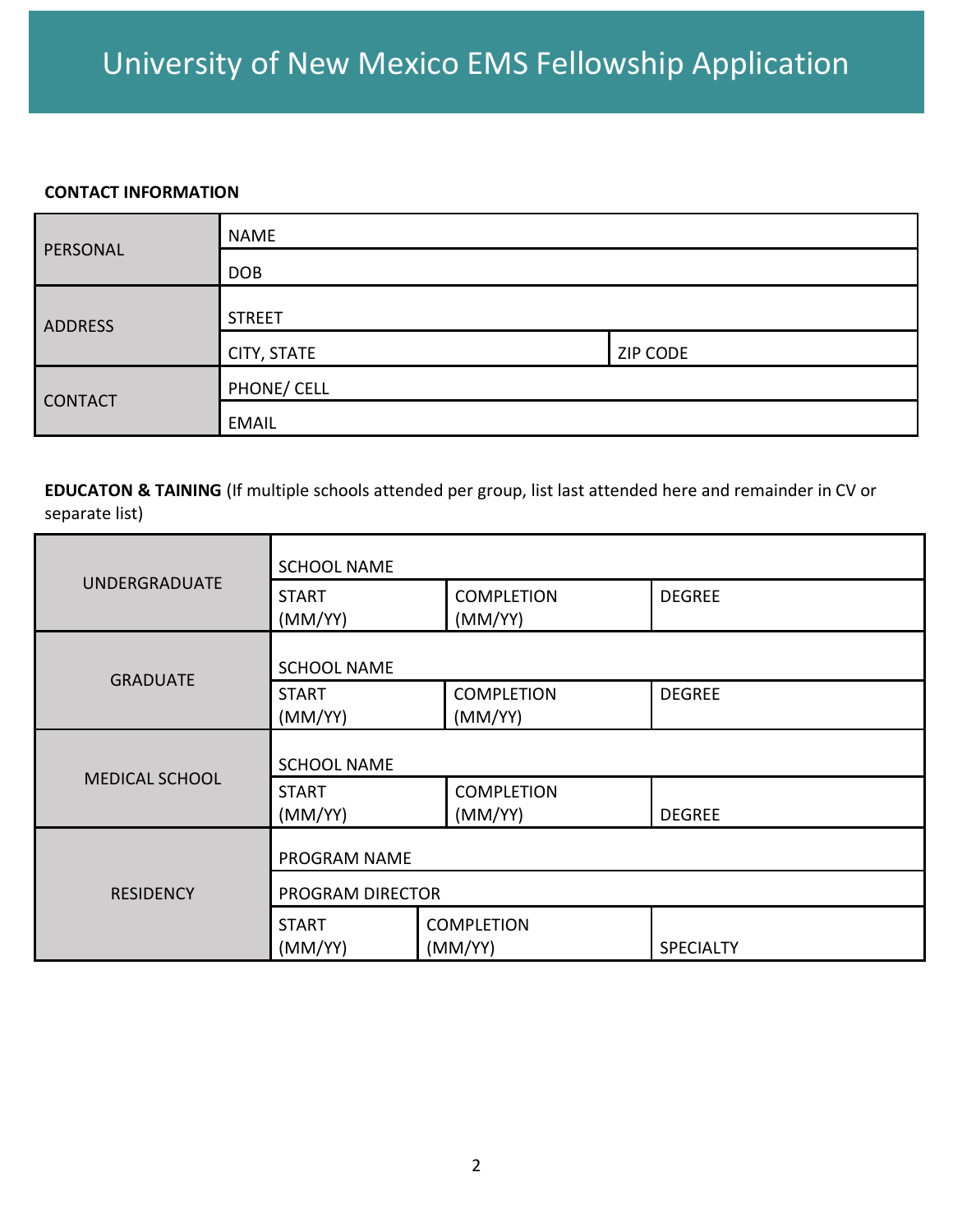**REFERENCES** (Please list three professional references and have them forward letters via email to Program Director

| <b>REFERENCE #1</b><br>(Department chair and/or                | <b>NAME</b>  | TITLE               |
|----------------------------------------------------------------|--------------|---------------------|
| residency program<br>director)                                 | <b>EMAIL</b> | <b>RELATIONSHIP</b> |
| <b>REFERENCE #2</b><br>(EMS physician/EMS<br>medical director) | <b>NAME</b>  | title               |
|                                                                | <b>EMAIL</b> | <b>RELATIONSHIP</b> |
| <b>REFERENCE #3</b>                                            | <b>NAME</b>  | TITLE               |
| (EMS official)                                                 | <b>EMAIL</b> | <b>RELATIONSHIP</b> |

**ACTIVE LICENSES** (Please list any active licenses; use separate page if needed)

| <b>STATE BOARD</b> | <b>LICENSE</b><br><b>NUMBER</b> | <b>DATE ISSUED</b> | <b>LICENSE TYPE</b><br>(e.g. Training,<br>unrestricted) | LIMITATIONS ON LICENSE?<br>(If yes, attach explanation) |
|--------------------|---------------------------------|--------------------|---------------------------------------------------------|---------------------------------------------------------|
|                    |                                 |                    |                                                         |                                                         |
|                    |                                 |                    |                                                         |                                                         |
|                    |                                 |                    |                                                         |                                                         |
|                    |                                 |                    |                                                         |                                                         |

|                                          | <b>YES</b> | <b>NC</b> |
|------------------------------------------|------------|-----------|
| Do you hold a valid US driver's license? |            |           |